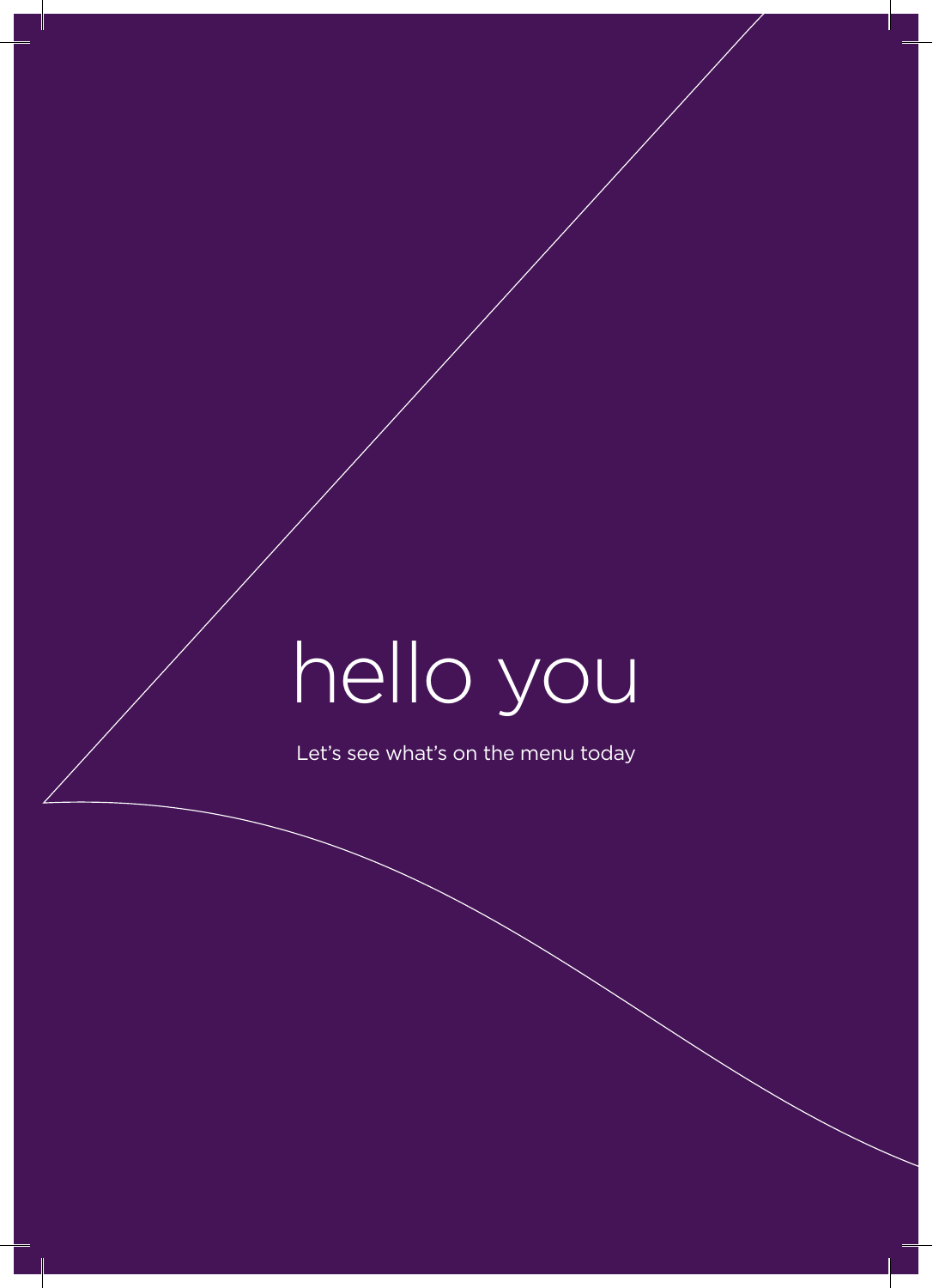## Welcome onboard

### It's lovely to have you here

We have a fantastic selection of dishes onboard today, and our crew will be with you soon after take off to take your order. Later on, we'll be serving another meal before we land. And of course we have a wonderful choice of champagne, wine, beer, spirits, hot drinks and soft drinks for you to enjoy.

In between, feel free to wander to the exclusive Upper Class social space for a drink, some tasty snacks, or just a change of scene.

If there's anything we can do to make your time with us even better, just let us know.

Have a wonderful flight.

Sustainability is incredibly important to us at Virgin Atlantic, so we created the Thoughtful Food programme. It means we hold all our suppliers to extremely high standards. For lots more information on our commitments to the environment (more than we can fit in this menu), visit virgin-atlantic.com/changeisintheair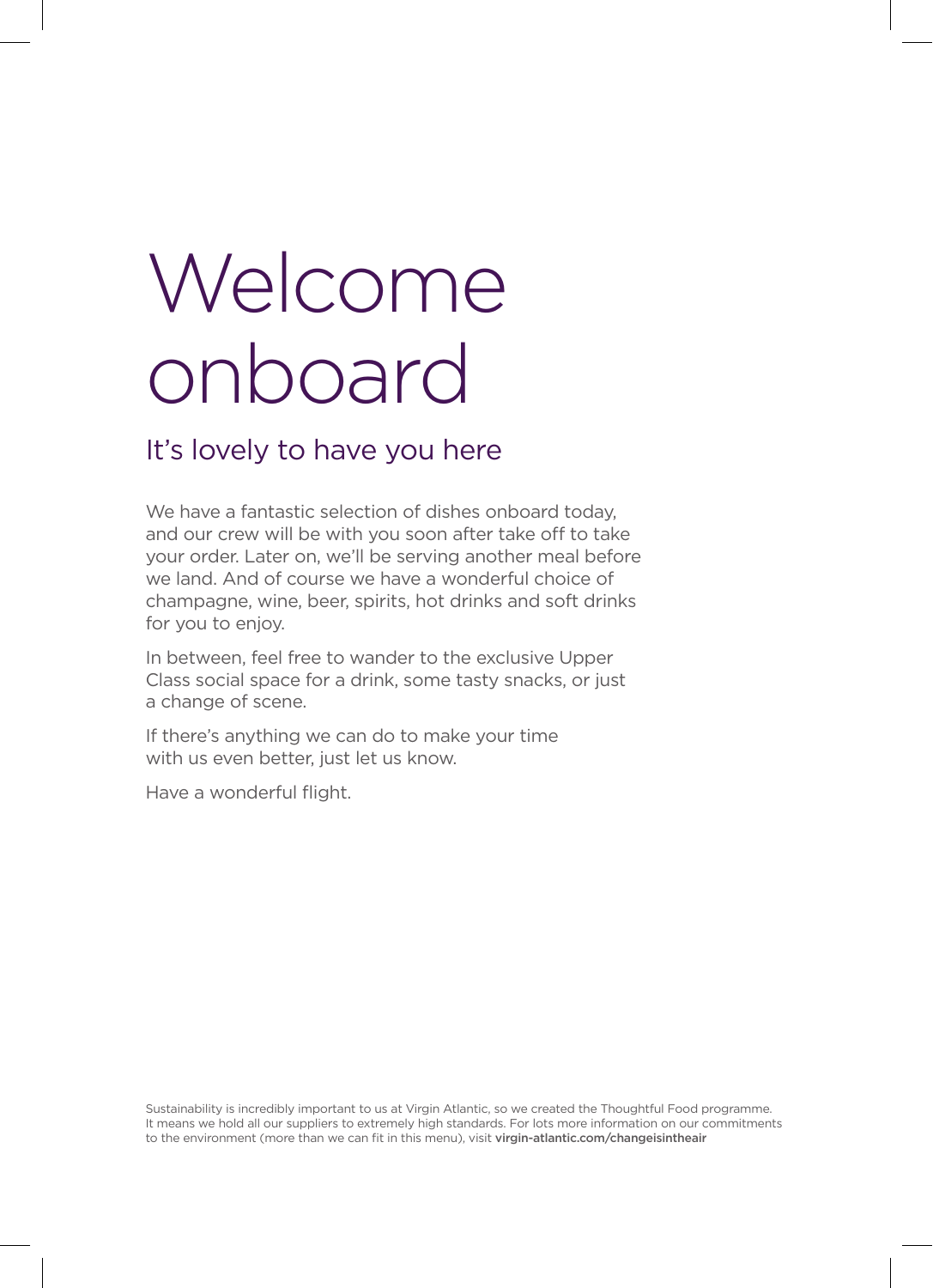### Dine

Served shortly after take off

#### Starters (choice of)

Served with a selection of warm artisan breads

Hot smoked salmon with beetroot tartare, horseradish cream and sorrel cress

Grilled asparagus and quail's egg with chive mayonnaise, rocket and parmesan salad (v)

#### Mains (choice of)

Breaded chicken breast filled with garlic truffle butter, potato terrine, wilted greens and parsley sauce

Garlic and ginger prawns, Thai green curry sauce, sticky rice and bok choi

Fig and goat's cheese tart with mediterranean vegetables and romesco sauce (v)

#### Desserts (choice of)

Passionfruit and chocolate dome with raspberry coulis and coconut vanilla cream (v)

Warm apple and blackberry crumble with fresh cream  $\omega$ 

#### Cheese and Port

Be sure to save some room for cheese and biscuits after pudding

Cheese plate Stilton, vintage red Leicester and goat's cheese with damson jelly and crackers

If you have any allergies, please check in with the crew who will be happy to advise you.

<sup>&</sup>lt;sup>(ve)</sup> Vegan <sup>(v)</sup> Ovo Lacto Vegetarian.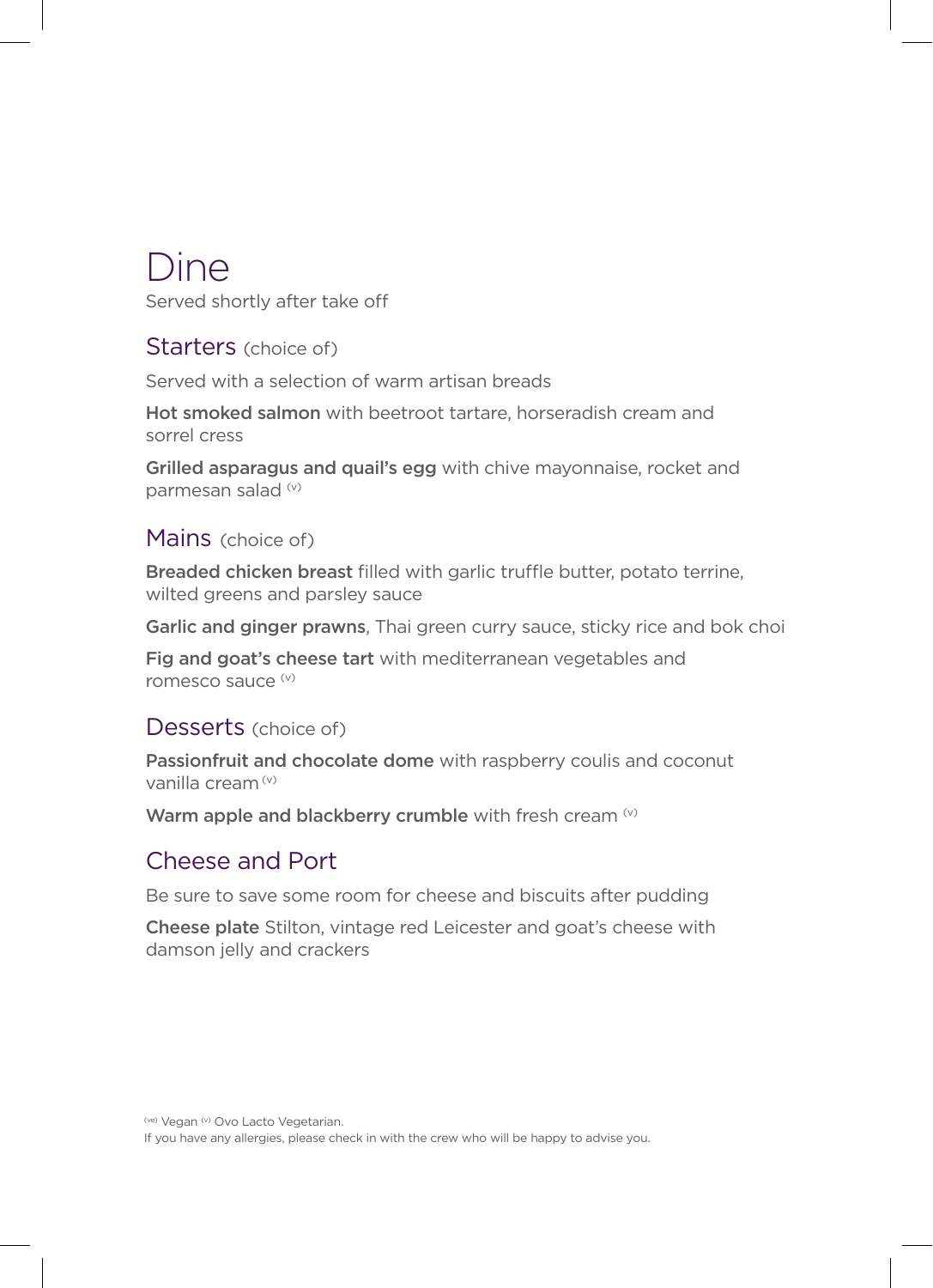## Extra Bites

Peckish? Feel free to order one or two of these small plates, available after your first meal service up until we approach for landing.

Cream tea Warm plain and orange raisin scones with clotted cream, lemon curd and strawberry jam (v)

Barbecue pulled pork in a toasted brioche bun with lettuce, tomato, gerkin, raw slaw

Warm crab cakes with mango salsa, and jerk ketchup

Superfood salad (ve) Charred pineapple with quinoa, seaweed salad, edamame beans and yuzu dressing

(ve) Vegan (v) Ovo Lacto Vegetarian.

If you have any allergies, please check in with the crew who will be happy to advise you.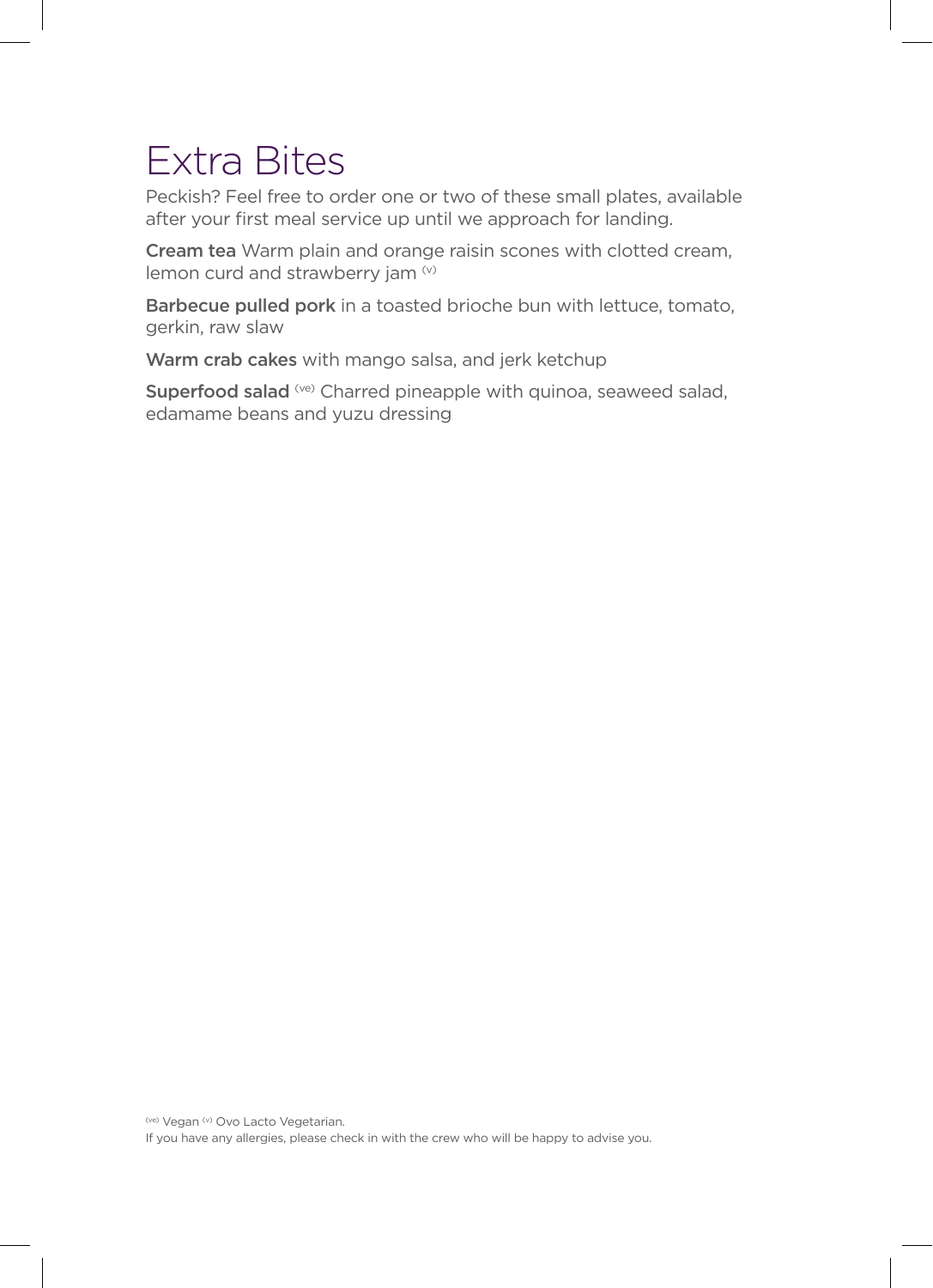## Wine List

We've proudly partnered with Jeroboams, one of the most prestigious wine merchants in London. Their modern approach to traditional wine expertise is the perfect blend for our onboard wine selection.

#### Champagne & Sparkling

#### Champagne Ayala, Brut Majeur Champagne, France

Made from a blend of the finest Chardonnay, Pinot Noir and Pinot Meunier grapes, Brut Majeur is the epitome of a non-vintage brut from a great, historic House. An ethereal light gold colour and fine bubbles hint at the elegance to come from the aromas and palate: precise, fruity and generally delicious. Tasting notes - Floral, expressive and delicate

Hambledon, Classic Cuvée, English Sparkling, Hampshire, England Hambledon vineyard is England's first commercial vineyard and the village has the reputation of being the "cradle of cricket", long before Lord's it seems. This is a blend of Chardonnay, Pinot Noir and Pinot Meunier & is now a leading star of English sparkling wines. With fresh sourdough and dessert apples on the nose with a vibrant, crunchy stone fruit flavour on the palate. Suitable for vegans

#### White wine

#### 2020 Touraine Sauvignon, Domaine de Marcé, D. Godet Loire, France

Brimming with grassy fruit, nettles and gooseberry, but also with hints of passion fruit and guava. Dry, medium bodied

#### 2021 Gavi di Gavi, Figini, Az Agr La Chiara, Italy \*

The Cortese variety delivers a stunning pale lemon coloured wine and aromas of flowers with hints of apple & and citrus. Dry, Light bodied

#### Red Wine

#### 2019 Ortega Ezquerro Crianza, DOC Rioja, Spain \*

With a subtle mix of French and American oak maturation this is deep ruby in colour with aromas of raspberry and vanilla. Full bodied

#### 2019 Montepulciano d'Abruzzo, Piandimare, Italy

From the heart of Abruzzo this is a wonderfully expressive wine with aromas of dark chocolate, leather, blackcurrants finishing off with notes of ripe cherries. Medium bodied

(\*) Available both in the Clubhouse and onboard.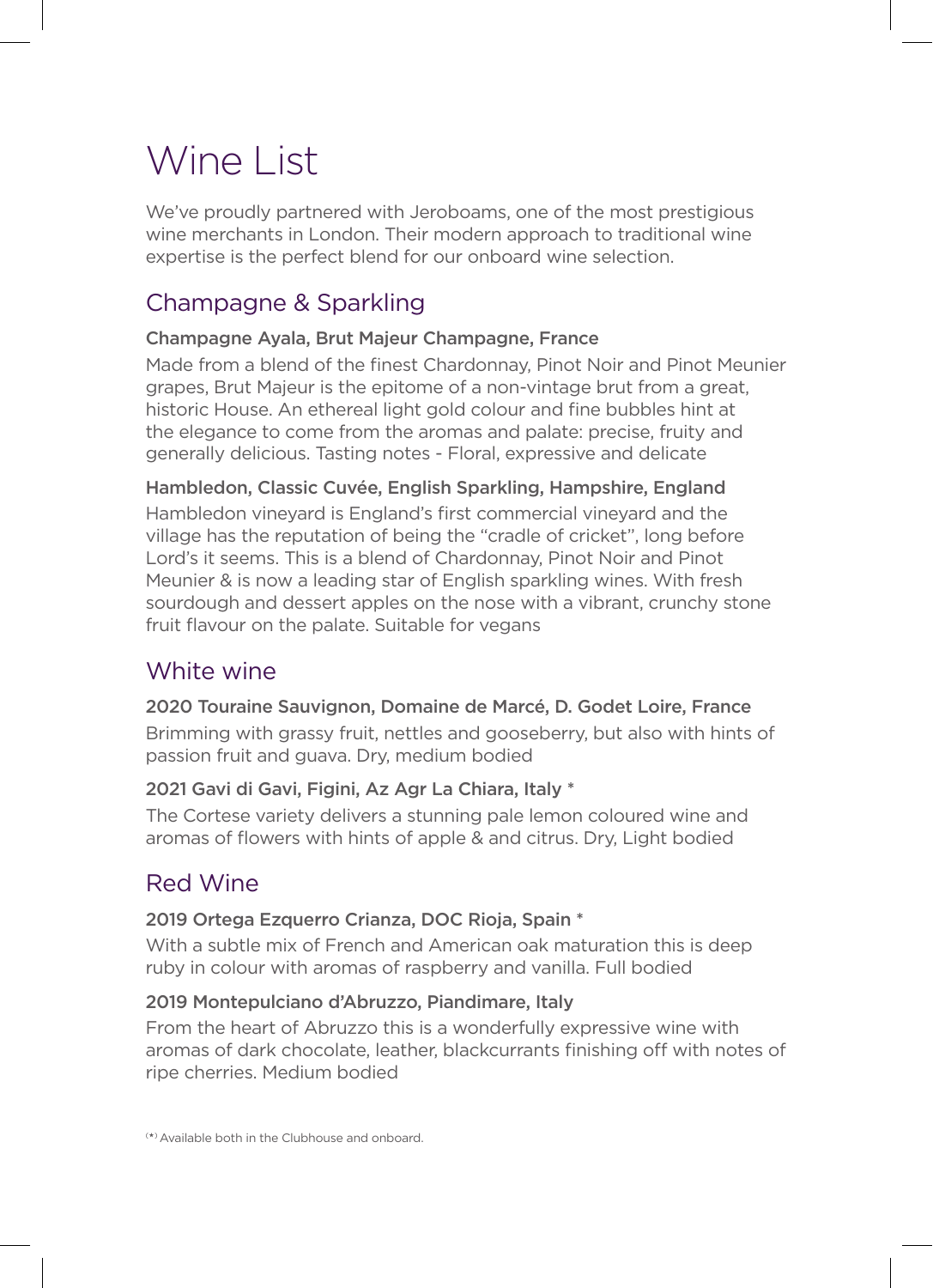## Bar service

#### Beers

Please speak to a member of cabin crew for details

#### Spirits & Liqueurs

Grey Goose Vodka | Bombay Sapphire Bacardi Carta Blanca Rum | Bacardi Cuatro Rum Amarula Cream Liqueur | Otard VSOP Cognac Woodford Reserve Bourbon | Aberfeldy 12 Year Old Whisky

#### Non Alcoholic Spirits

#### Three Spirit Livener - The Party Starter

Naturally invigorating, exotic and fiery. Best enjoyed over ice topped with tonic water (high in natural caffeine)

#### Three Spirit Nightcap - The Dream Maker

Naturally soothing, woody and mellow. Best enjoyed neat over ice or topped with ginger ale

#### Seedlip Grove 42

Botanical with citrus expressions of mandarin, blood orange and lemongrass. Best enjoyed with tonic water

#### Soft Drinks

Coke | Diet Coke | Fever Tree Lemonade | Ginger Ale Fever Tree Tonic Water | Fever Tree Naturally Light Tonic Water Orange Juice | Apple Juice | Cranberry Juice | Tomato Juice Still and Sparkling Mineral Water

#### **Cocktails**

English Garden Gin, elderflower cordial, apple juice, mint, lemon and cucumber garnish

Bay Breeze Vodka, pineapple juice, cranberry juice

Kentucky Mule Bourbon, ginger ale and lime

Nojito (non-alcoholic) Apple juice, sparkling water, fresh lime and mint garnish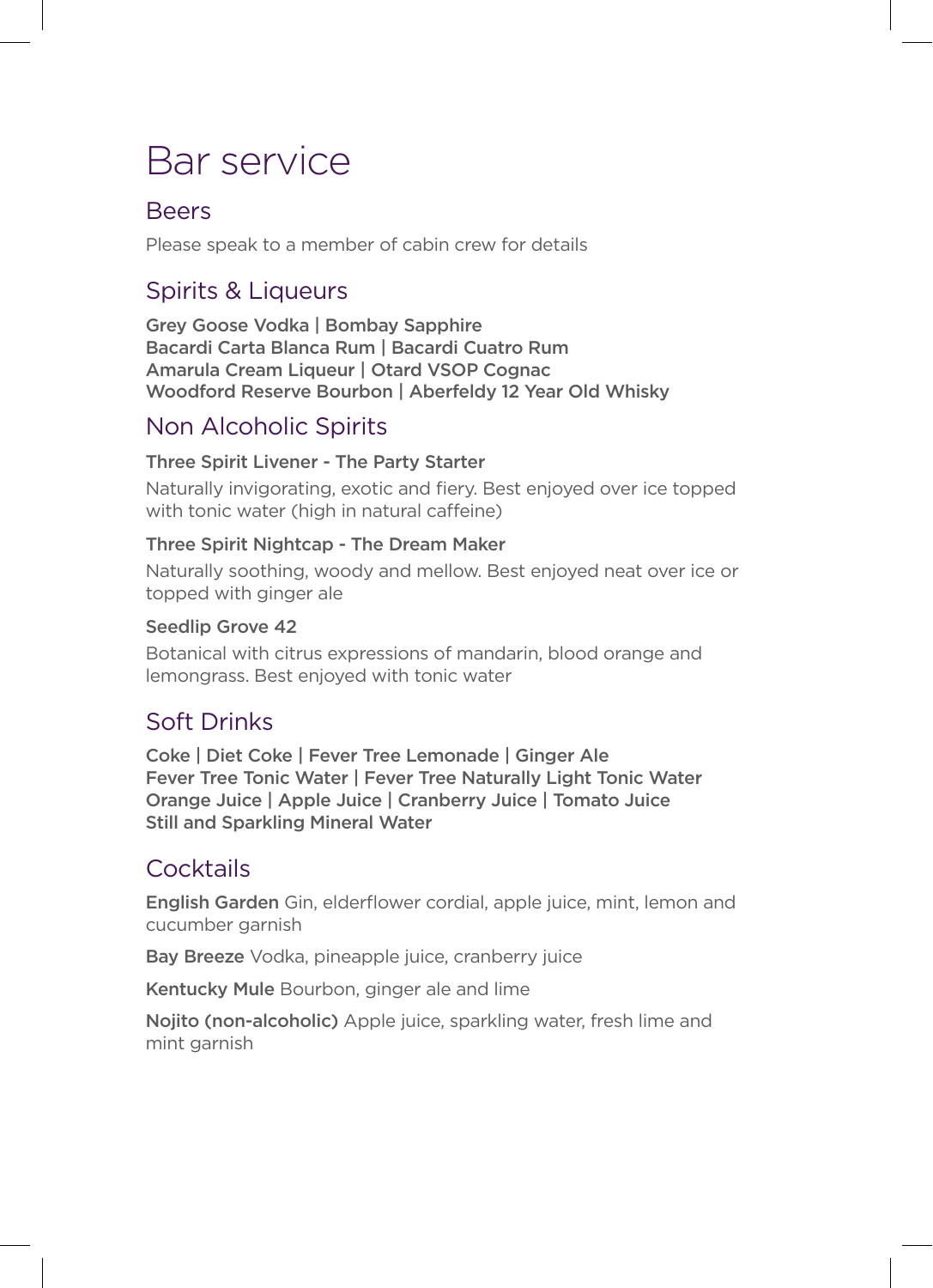## Hot drinks

Coffee with Change Please

Espresso | Americano | Cappuccino | Latte

After dinner coffees with a shot of Amarula cream, Aberfeldy whisky or Woodford Reserve bourbon

#### Tea

Twinings English Breakfast

Twinings English Breakfast Decaf'

Twinings Earl Grey

teapigs Peppermint<sup>(cf)</sup> The mintiest mint of all time - this peppermint is something of a cult classic in the tea world

teapigs Lemon & Ginger (cf) There's no match for the ginger kick and refreshing lemon in this all-natural infusion

teapigs Mao Feng Green Light and clean in flavour, this green tea is unlike any other

teapigs Snooze<sup>(cf)</sup> The ultimate sleepy tea. Soft, sweet & floral flavours of apple, chamomile & lavender to drift off to the land of nod

Cadbury's hot chocolate

(cf) Caffeine free. Oat milk available on request.